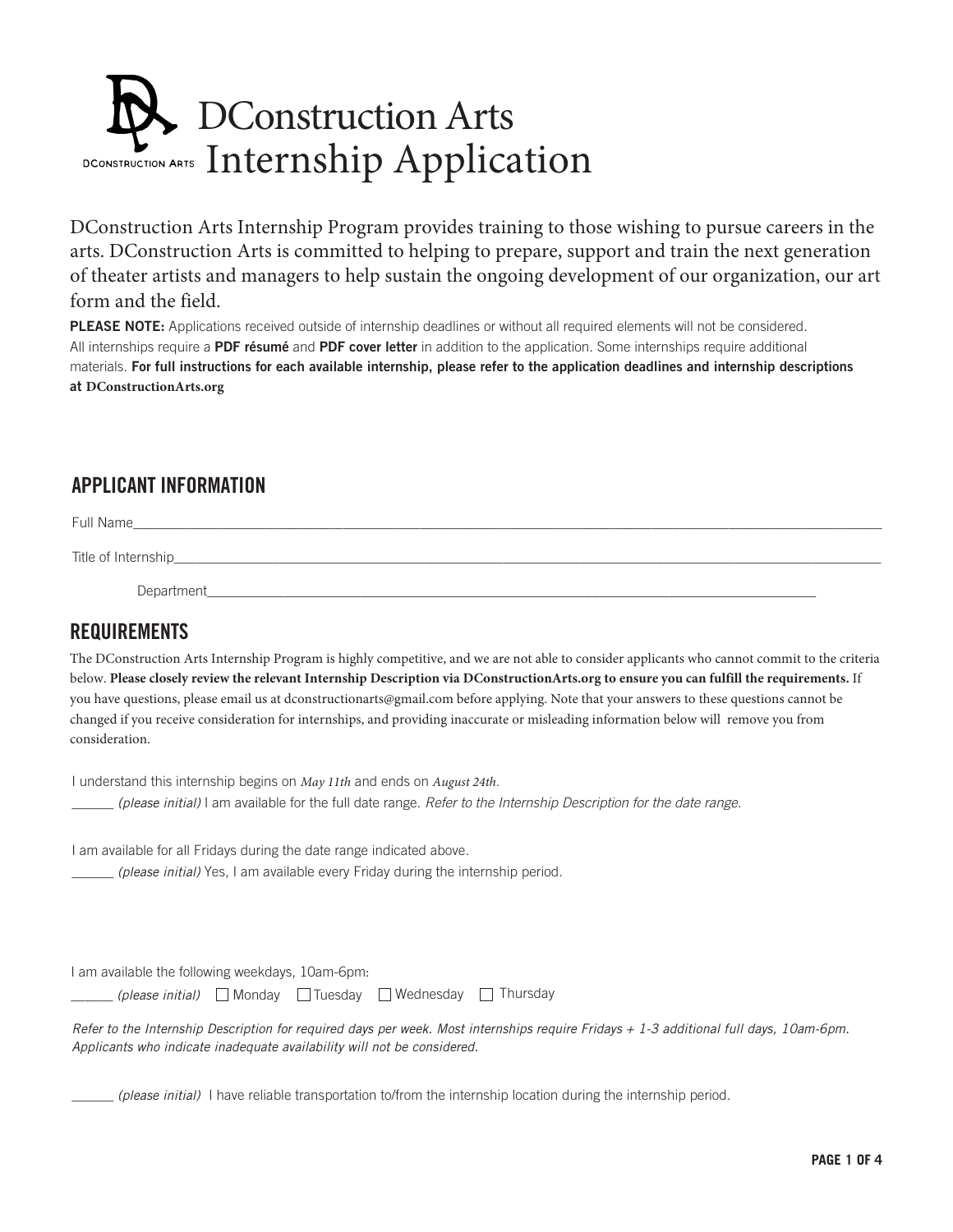

## DConstruction Arts Internship Application

### SCHOOL INFORMATION

School Name\_\_\_\_\_\_\_\_\_\_\_\_\_\_\_\_\_\_\_\_\_\_\_\_\_\_\_\_\_\_\_\_\_\_\_\_\_\_\_\_\_\_\_\_\_\_\_\_\_\_\_\_\_\_\_\_\_\_\_\_\_\_\_\_\_\_\_\_\_\_\_\_\_\_\_\_\_\_\_\_\_\_\_\_\_\_\_\_\_\_\_\_\_\_\_\_\_\_\_\_\_\_\_\_\_

Enrollment Status  $\Box$  Part-Time  $\Box$  Full-Time

Major\_\_\_\_\_\_\_\_\_\_\_\_\_\_\_\_\_\_\_\_\_\_\_\_\_\_\_\_\_\_\_\_\_\_\_\_\_\_\_\_\_\_\_\_\_\_\_\_\_\_\_\_\_\_\_\_\_\_\_\_\_\_\_\_\_\_\_\_\_\_\_\_\_\_\_\_\_\_\_\_\_\_\_\_\_\_\_\_\_\_\_\_\_\_\_\_\_\_\_\_\_\_\_\_\_\_\_\_\_\_\_

*Undergraduate applicants must be currently enrolled at a college, university or technical training institution or have graduated less than one semester before the application due date. Graduate applicants may be either in school or have graduated less than one year before the application due date.*

| Year in School:                                                                                   |                 |
|---------------------------------------------------------------------------------------------------|-----------------|
| $\Box$ First Year                                                                                 |                 |
| $\Box$ Sophomore                                                                                  |                 |
| $\Box$ Junior                                                                                     |                 |
| $\Box$ Senior                                                                                     |                 |
| $\Box$ 5th-Year Senior                                                                            |                 |
| $\Box$ Undergraduate Degree – Out of School Less Than 1 Semester                                  |                 |
| $\Box$ Graduate Student (Masters or PhD program)                                                  |                 |
| $\Box$ Graduate Degree – Out of School Less Than 1 Year                                           |                 |
| $\Box$ Not enrolled in college (Please contact us at dconstructionarts@gmail.com before applying) |                 |
|                                                                                                   | Graduation Date |

All DCON interns must receive school credit.



Are you 18 years of age or older? (Interns must be 18+)  $\Box$  Yes  $\Box$  No

Will you be able to perform the essential functions for the internship you are applying for with or without reasonable accommodations?  $\Box$  Yes  $\Box$  No

If no, describe the internship functions that cannot be performed \_\_\_\_\_\_\_\_\_\_\_\_\_\_\_

*NOTE: We comply with the ADA and consider reasonable accommodation measures that may be necessary for eligible applicants/ employers to perform essential functions. Intern may be subject to passing a medical examination and/or to skill and agility tests.*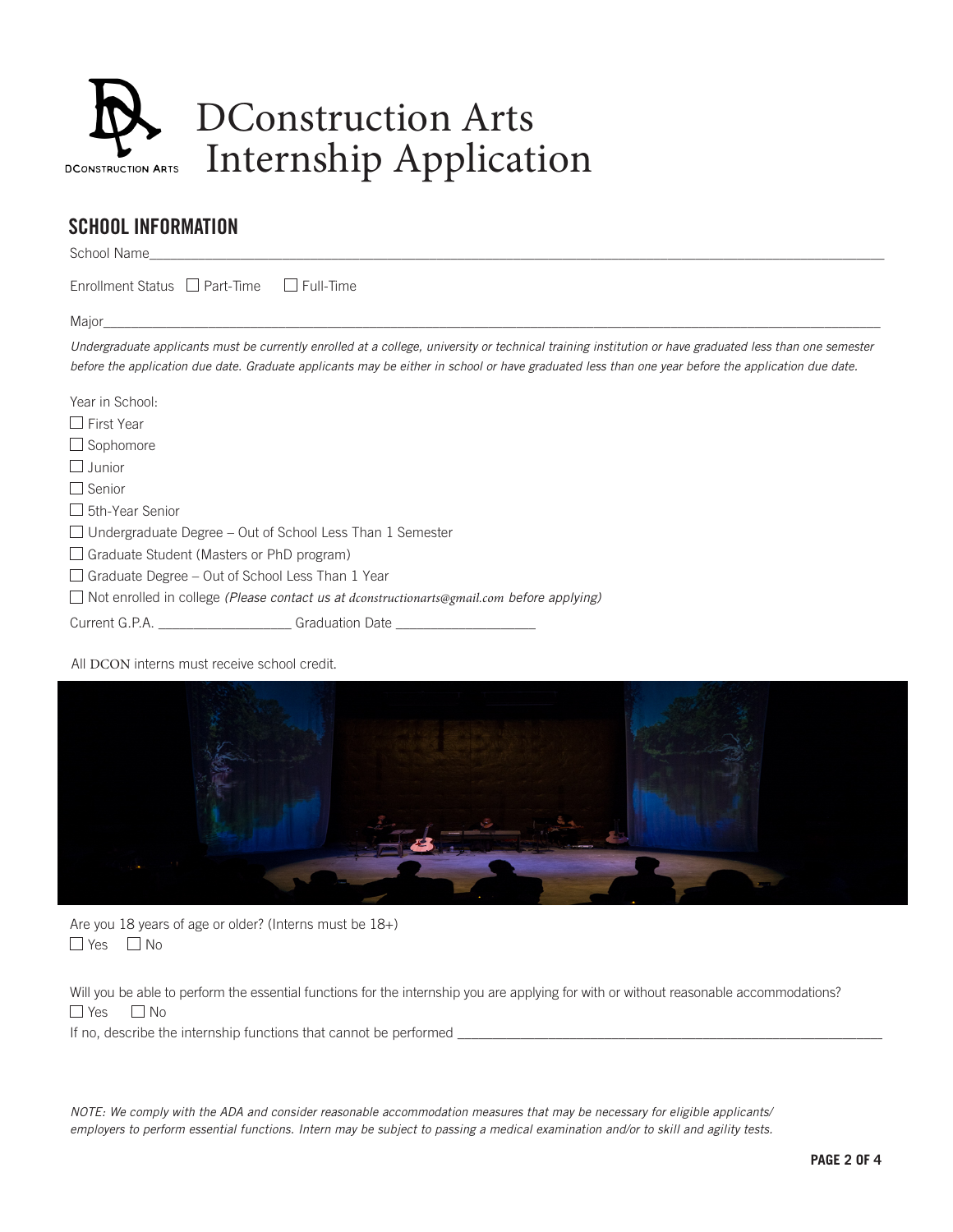### DConstruction Arts Internship Application**DCONSTRUCTION ARTS**

### INSTRUCTIONS FOR ANSWERING THE FOLLOWING QUESTION REGARDING YOUR CRIMINAL RECORD HISTORY:

All applicants: Do not respond "yes" to the following question for arrests or detentions that did not result in conviction; referrals to, and participation in, any pretrial or post-trial diversion program; marijuana-related convictions more than two years old; convictions for which the record has been judicially ordered sealed, expunged, or statutorily eradicated; convictions that occurred more than ten (10) years ago; misdemeanor convictions for which probation has been successfully completed or otherwise discharged and the case has been judicially dismissed; and frst convictions for misdemeanors of drunkenness, simple assault, speeding, minor traffc violations, or disturbances of the peace or misdemeanor convictions where fve (5) or more years have elapsed between the application date and the date of conviction or completion of incarceration, whichever is later.

Have you been convicted of a felony, or a misdemeanor involving any violent act, use or possession of a weapon or act of dishonesty for which the record has not been sealed or expunged?

 $\Box$  Yes  $\Box$  No

If yes, what was the offense?

Date and place of conviction

*NOTE: Conviction record will not necessarily be a bar to participation. Factors such as age at the time of the offense, type of offense and relevance to the internship for which you are applying, seriousness and nature of offense and rehabilitation will all be taken into account.*

### THE FOLLOWING QUESTIONS ARE OPTIONAL

DConstruction Arts is committed to supporting the career development of diverse individuals. The information below will only be used for tracking demographic information for applicants and interns.

Sex/Gender Identification:

 $\Box$  Individual with Disabilities (please check if applicable)

*De*f*ned as a person who: has a physical or mental impairment which substantially limits one or more of his or her major life activity(s), has a record of such impairment(s), or is regarded as having such impairment(s).*

Race / Ethnic Heritage (please check one)

 $\square$  Asian

□ Black or African American

 $\Box$  Hispanic or Latino

□ Native American or Alaska Native

 $\Box$  Native Hawaiian or Other Pacific Islander White

- Two or More Races
- □ White/Caucasian
- $\square$  Decline to State

How did you hear about the DCON Internship Program? (please check all that apply)

□ From a Professor

 $\Box$  College/University Email

 $\Box$  Campus Presentation

□ Google or online search

 $\square$  School career website

 $\Box$  Other (please specify)